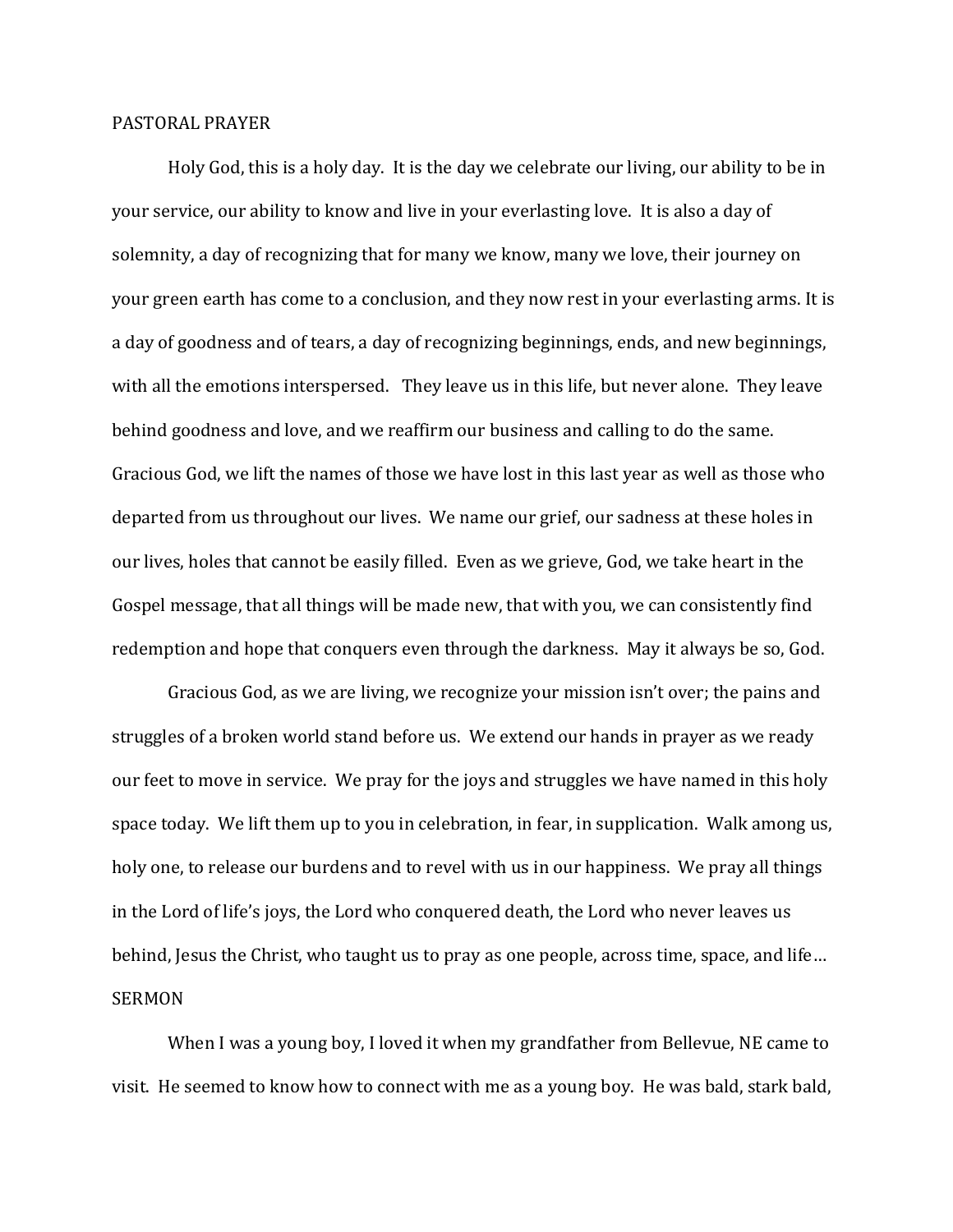not a single hair on his head. He worked with his hands as a carpenter; testimonies of his work are the cabinets that still stand in my home in Nebraska. Most of all, he was a man of deep faith. He taught me to love Malt-O-Meal, and we would watch Bozo the Clown together. We always seemed to have fun in his big red truck, driving around. I remember one time I knew we were travelling together. I grabbed two toy fire helmets from my toybox, donned one of them, and then pulled the other out when we were driving along in his big red truck. He could have told me what a foolish thing it was to give him a fire helmet at his advanced age, but instead, he took it, he put it on, and we rode in that big red truck no longer. We rode in an imaginary fire truck onwards to adventure.

I didn't get to know my grandfather as well as I wanted to. He died unexpectedly when I was ten years old. I remember him as loving and jolly. But I take a lot with me he left behind. In Third Grade, we had a Grandfather come to School day, and I asked him to come. He hesitated and said that, well, he had some busy upcoming days and couldn't make it. Five minutes after I hung up the phone, he called me back and said he would be there. It was worth it. One day, after we ate breakfast on one of his and grandma's visits, he took his napkin, folded it a couple of times, and just like that he gave me a little napkin hat. I loved it, kept it, and put it away. I still have that little reminder of him, but twenty years after he died, I realize that there are many things he left behind with me. I have these memories, Malt-O-Meal, and this small, crumpled napkin hat that I take with me.

Today is All Saints Day, the day we recognize what our loved ones have left behind with us when they go to be with the Lord. Today, we have brought items that allow us to remember all they left with us. In these things we see compassion, we see unconditional love, we see caring. We use them to see their faces again, to hear their voices move through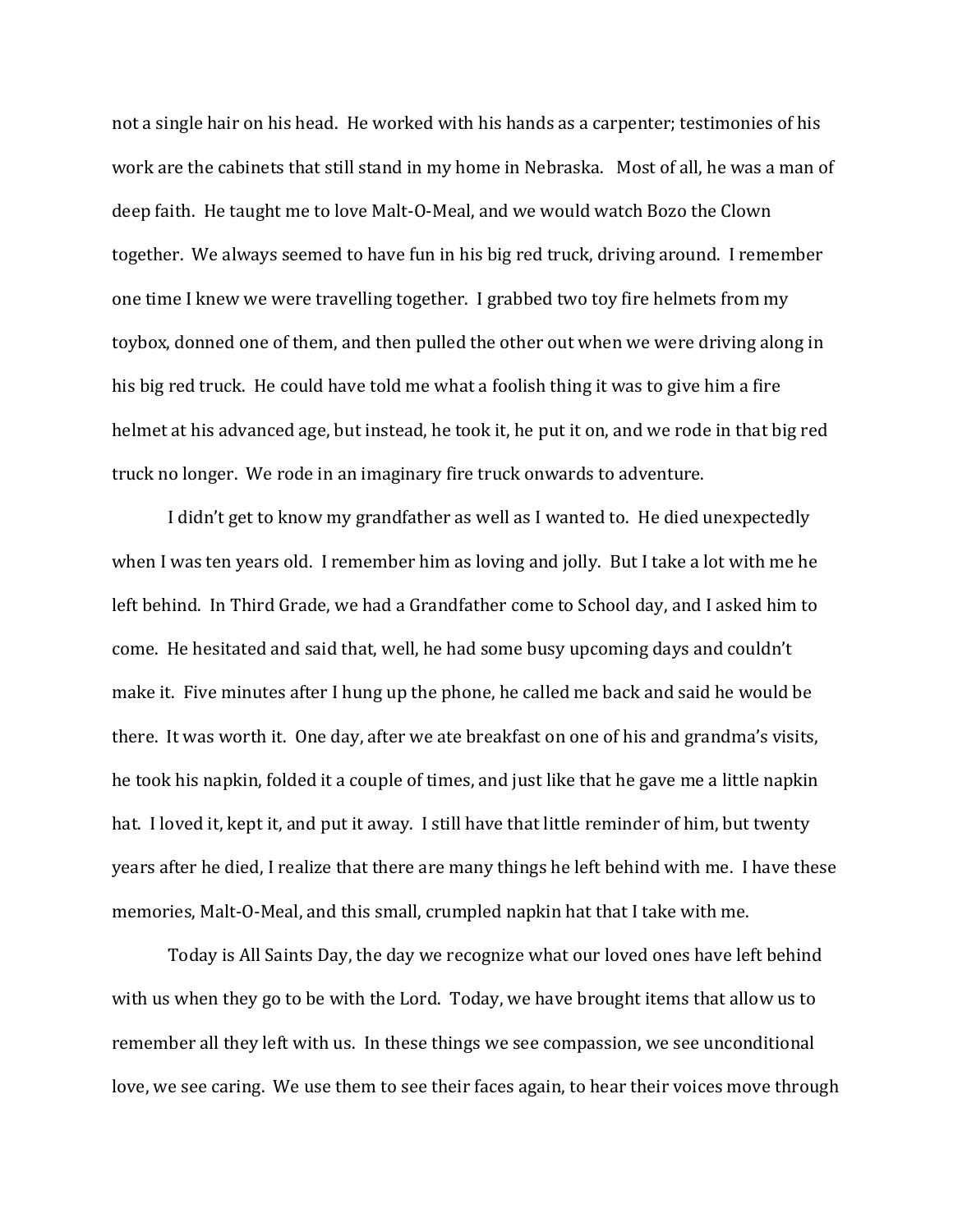our memories. We have these remembrances to alleviate the grief. We do not leave them behind, but they have to leave these remnants behind as they moved on to God. With these things, photos, items, gifts, we devote these loved ones, these blessed saints, those who were a part of our fellowship and those we remember outside of this body today not as souls lost in the sands of time but beloved saints now who rest in the arms of God Eternal. They are no longer with us but are transformed into newness with God smiling upon them.

Jeanene, Larry, Frank…all of these members of our fellowship have touched each of us in different ways. I will always remember Jeanene's involvement, her faith, and her desire to do all that she could for the benefit of God's people despite her limitations. I will remember Larry's dedication, his unswerving devotion to his wife, his Lord and his church. I remember fondly partaking in the rededication of Larry and Joan's wedding vows. I will always remember Frank's sense of humor, his jolliness in the midst of so many health problems, and his devotion to Jan. I will never forget how honored I was to partake in the union of Jan and Frank. I also remember the day I learned each of these saints died: the tears from their loved ones, their funerals, and the mourning that followed. These things they left behind with me, things that I will take into a life of greater ministry. I know you have many other stories that allow you to remember what they left behind with you. Beyond those in our fellowship, we carry many we know, we love, and many we have shared life with in our sorrow of loss. In these regards, it was a tough year.

We remember on this day that all things must pass away. When we mourn, we must take time to remember all they left behind with us. There are times that bring us laughter and joy. There are times that draw us to tears. There are things that bring us close in the midst of the absence, but, at the end of the day, nothing can fill the gap left behind. Nothing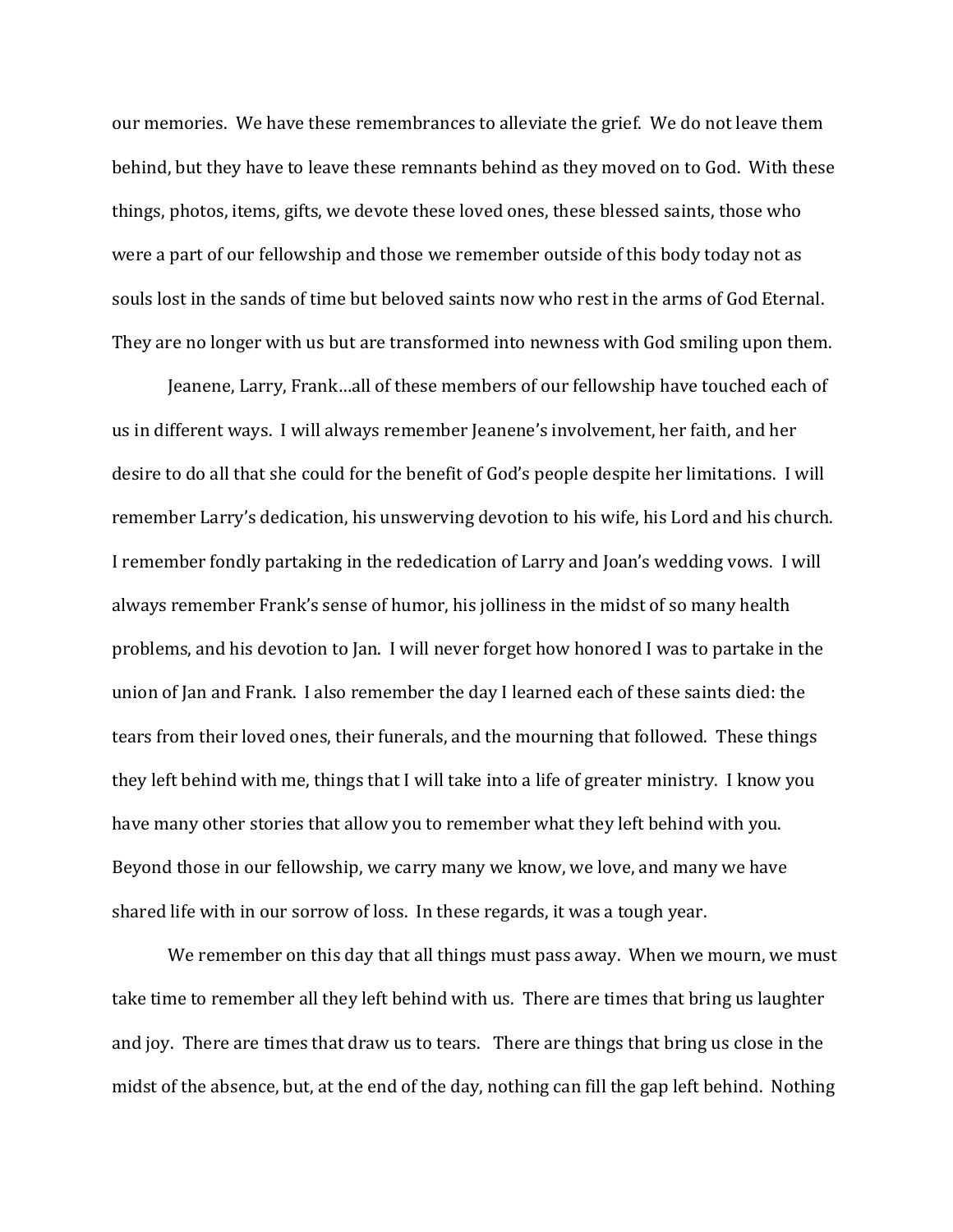can fulfill the hugs, the words of comfort, the words of understanding that only that person can provide. There is a hole in our lives that has no answer, and even so, we might try to fill it…with no luck. That is not the fulfillment of grief but the denial of grief. Grief cannot come to its conclusion when we try to end it with the wrong things or fail to recognize the pain. What is left behind can be substituted for what is missing, and we miss the point of what we were created by God to do. We miss those we have lost, the situations we were in, and we create a new normal in the midst of the struggle. It is not an easy process, but it means that these things left behind take new meaning. It becomes a testament to the memory of our loved ones and the God they served.

At the end of the day, life is the process of growing, living each day, and moving forward to follow God's calling. It's the process of leaving the right things behind. Today, we celebrate how these saints left the right things behind throughout life. We seek to leave behind that which is best, that which gives others hope and empowerment to live the Gospel life. My grandfather did that. The saints we recognize did that. That is what the process of mourning is all about. We miss the goodness they leave with us; the better things are they leave behind, the more grief we feel. Some things must be left behind because, after all, nothing is permanent in this life.

At the same time, with God, endings are never just endings. Endings are opportunities for newness. Death is an opportunity for Resurrection. All Saints Day is not a testimony of what is left behind; it is a testimony of what is left behind being a prelude to what is yet to come. Our loved ones are not gone but transformed in the arms of God. Our world will ultimately find new life alongside us. We have the ultimate hope from scripture, today in Revelation and Isaiah. Revelation tells us that when all days are through and evil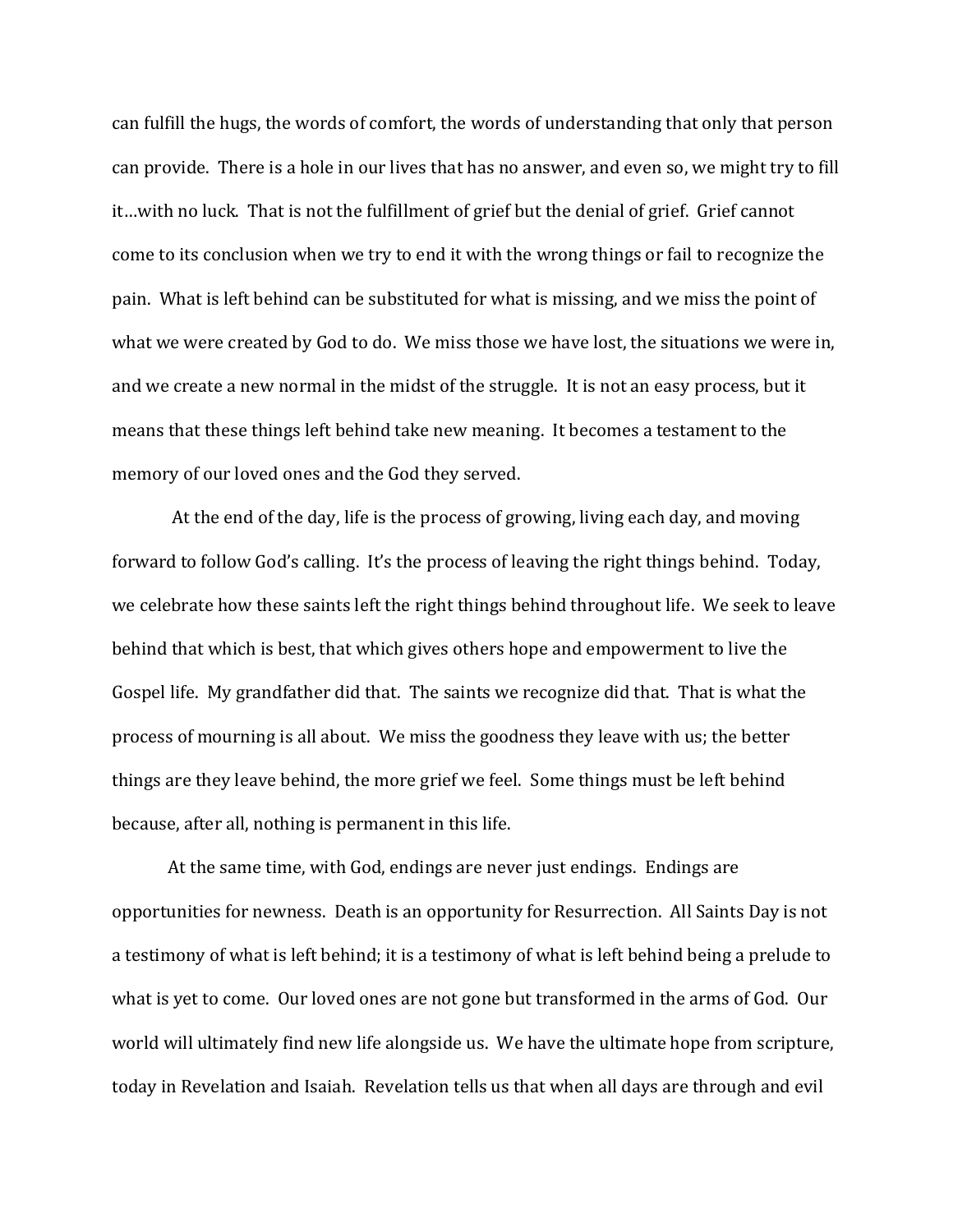and death are ultimately conquered, there will be the ultimate rebirth of all creation. God will make all things new. Even creation must die a kind of death before it can be renewed into the New Earth, when God is physically among us. We just completed our bible study on Revelation, and one theme we continued to pick up is that this newness does not come easily. It comes through a lot of testing and struggle before we can reach the new life promised in the end. Isaiah gives us another image of the world beyond time, wherein God resides and the same image is repeated: God will wipe every tear from our eyes. The feast will be set before us, and we will live with God forever.

In his writings and teachings, the Bishop Rueben Job wrote about putting on his home clothes. He recalled his younger days when he went to school and did all the work he needed to. At the end of the day, though, he looked forward to taking off his school and work clothes and putting on his home clothes, clothes that gave him comfort and peace after a long day of work. In that way, he likened his story to shedding our mortal coils and moving into the presence of God. We are here to be in the service of God, to grow in grace, to attend to the needs of our neighbor. At the end of the day, at the end of this journey, we shed our work clothes, so to speak, and put on our home clothes, a new existence, a new life, where we are fully at home.

Take heart, friends: we have a future in the arms of God when we put on our "home clothes." God will destroy death; God will conquer what is lost in Resurrection. God will wipe every tear from every eye, and we will feast with our Creator when death has died and sin is no more. There is much that we will leave behind, but what a joy we gain! What I will not promise is that it will be easy to get there. Some things have to be left behind in many meanings of the phrase. Sometimes we must leave behind what we want; sometimes